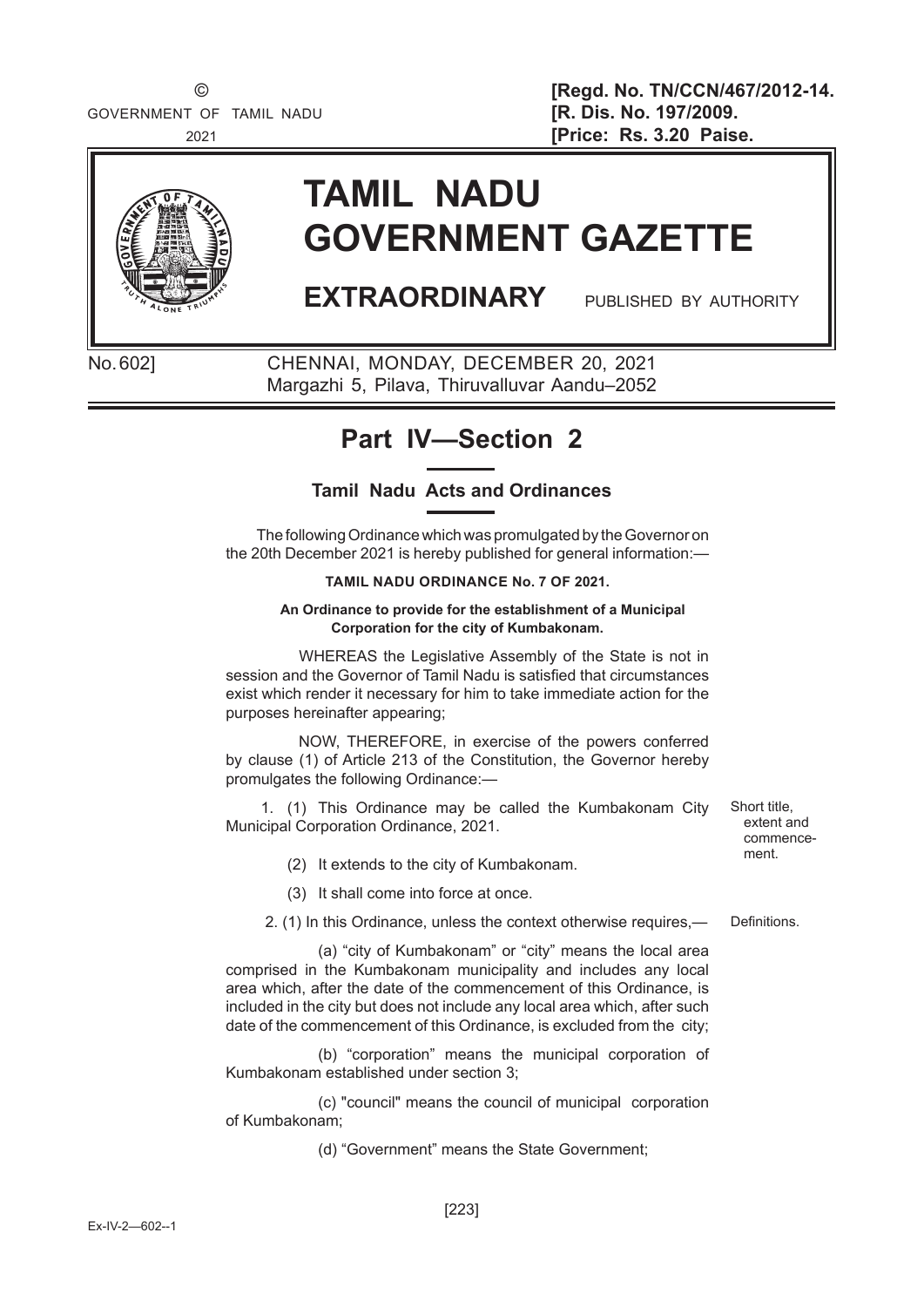(e) "municipal council" means the municipal council of Kumbakonam municipality;

(f) "municipality" means the Kumbakonam municipality;

 (g) "Scheduled Castes" and "Scheduled Tribes" shall have the meanings, respectively, assigned to them in clauses (24) and (25) of Article 366 of the Constitution.

 (2) All words and expressions used in this Ordinance and not defined but defined in the Coimbatore City Municipal Corporation Act, 1981 (hereinafter referred to as the "1981 Act"), shall have the meanings, respectively, assigned to them in the 1981 Act.

3. (1) With effect on and from the date of the commencement of this Ordinance, the local area included in the Kumbakonam municipality shall constitute the city of Kumbakonam for the purposes of this Ordinance and from such date of the commencement of this Ordinance, a municipal corporation shall be deemed to have been established for the said city by the name of Kumbakonam City Municipal Corporation:

 Provided that the Government may, from time to time, after consultation with the corporation, by notification, alter the limits of the city constituted under this sub-section so as to include therein or to exclude therefrom the areas specified in the notification:

Provided further that the power to issue a notification under this sub-section shall be subject to previous publication.

 (2) The corporation shall, by the said name, be a body corporate, having perpetual succession and a common seal with power to acquire, hold and dispose of property and to enter into contracts and may by its corporate name, sue and be sued.

 (3) The Kumbakonam municipality, functioning immediately before the date of the commencement of this Ordinance, shall be deemed to have been abolished from such date of the commencement of this Ordinance.

 4. The municipal authorities charged with carrying out the provisions of this Ordinance shall be,—

- (a) a Mayor;
- (b) a council;
- (c) a standing committee;
- (d) a wards committee; and
- (e) a commissioner.

Constitution of 5. (1) Save as otherwise provided in sub-section (2), the council shall consist of such number of councillors elected in the manner laid down in this Ordinance as may be fixed by the Government, by notification, from time to time, so, however, that the total number of councillors of the council shall not exceed seventy two at any time.

Establishment of municipal corporation for city of Kumbakonam.

council.

Tamil Nadu Act 25 of 1981.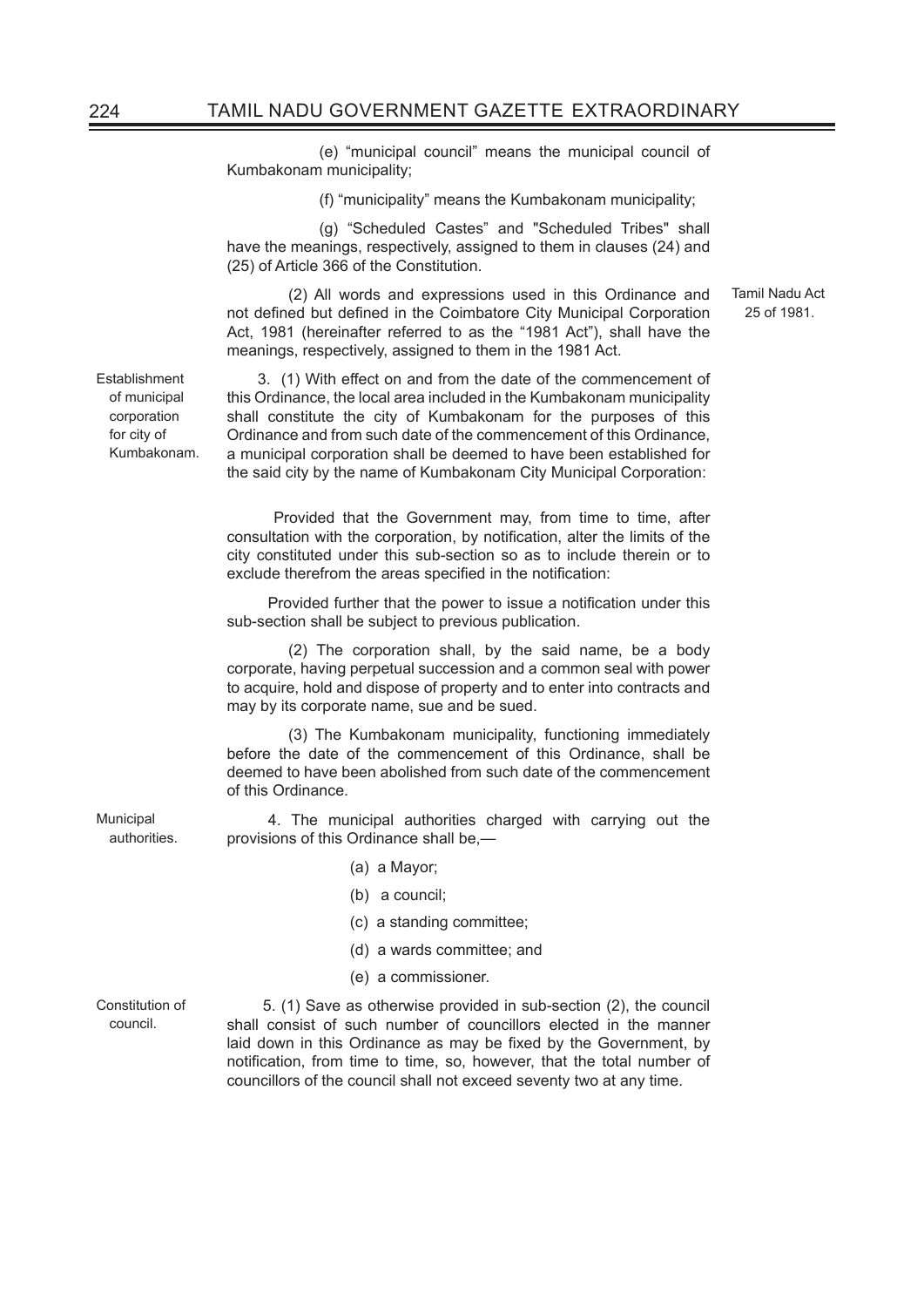(2) The following persons shall also be represented in the council, namely:—

 (a) the members of the House of the People representing constituencies which comprise wholly or partly the area of the corporation and the members of the Council of States registered as electors within the area of the corporation;

 (b) all the members of the Tamil Nadu Legislative Assembly representing constituencies which comprise wholly or partly the area of the corporation.

 (3) The persons referred to in sub-section (2) shall be entitled to take part in the proceedings but shall not have the right to vote in the meetings of the council.

 (4) Seats shall be reserved for the persons belonging to the Scheduled Castes and the Scheduled Tribes in the council and the number of seats so reserved shall bear, as nearly as may be, the same proportion to the total number of seats to be filled by direct election in the council as the population of the Scheduled Castes in the city or of the Scheduled Tribes in the city bears to the total population of the city.

 (5) Seats shall be reserved for women belonging to the Scheduled Castes and the Scheduled Tribes, from among the seats reserved for the persons belonging to the Scheduled Castes and the Scheduled Tribes, which shall not be less than fifty per cent. of the total number of seats reserved for the persons belonging to the Scheduled Castes and the Scheduled Tribes.

 (6) Seats shall be reserved for women in the council and the number of seats reserved for women shall not be less than fifty per cent. including the number of seats reserved for women belonging to the Scheduled Castes and Scheduled Tribes of the total number of seats in the council.

 (7) The reservation of seats under sub-sections (4) and (5) shall cease to have effect on the expiry of the period specified in Article 334 of the Constitution.

6. (1) The corporation, unless sooner dissolved, shall continue for five years from the date appointed for its first meeting after each ordinary election and no longer and the said period of five years shall operate as a dissolution of the corporation.

 (2) An election to constitute the corporation shall be completed,—

 $(a)$  before the expiry of its duration specified in sub-section (1); or

 (b) before the expiration of a period of six months from the date of its dissolution:

 Provided that where the remainder of the period for which the dissolved corporation would have continued, is less than six months, it shall not be necessary to hold any election, under this sub-section for constituting the corporation for such period.

Tamil Nadu Act V of 1920.

7. (1) Subject to the provisions of sub sections (2) and (3), the Tamil Nadu District Municipalities Act, 1920 (hereinafter referred to as the "District Municipalities Act") shall, with effect on and from the date of the commencement of this Ordinance, cease to apply to the local area comprised within the city of Kumbakonam.

Duration of corporation.

Tamil Nadu **District Municipalities** Act, 1920 not to apply.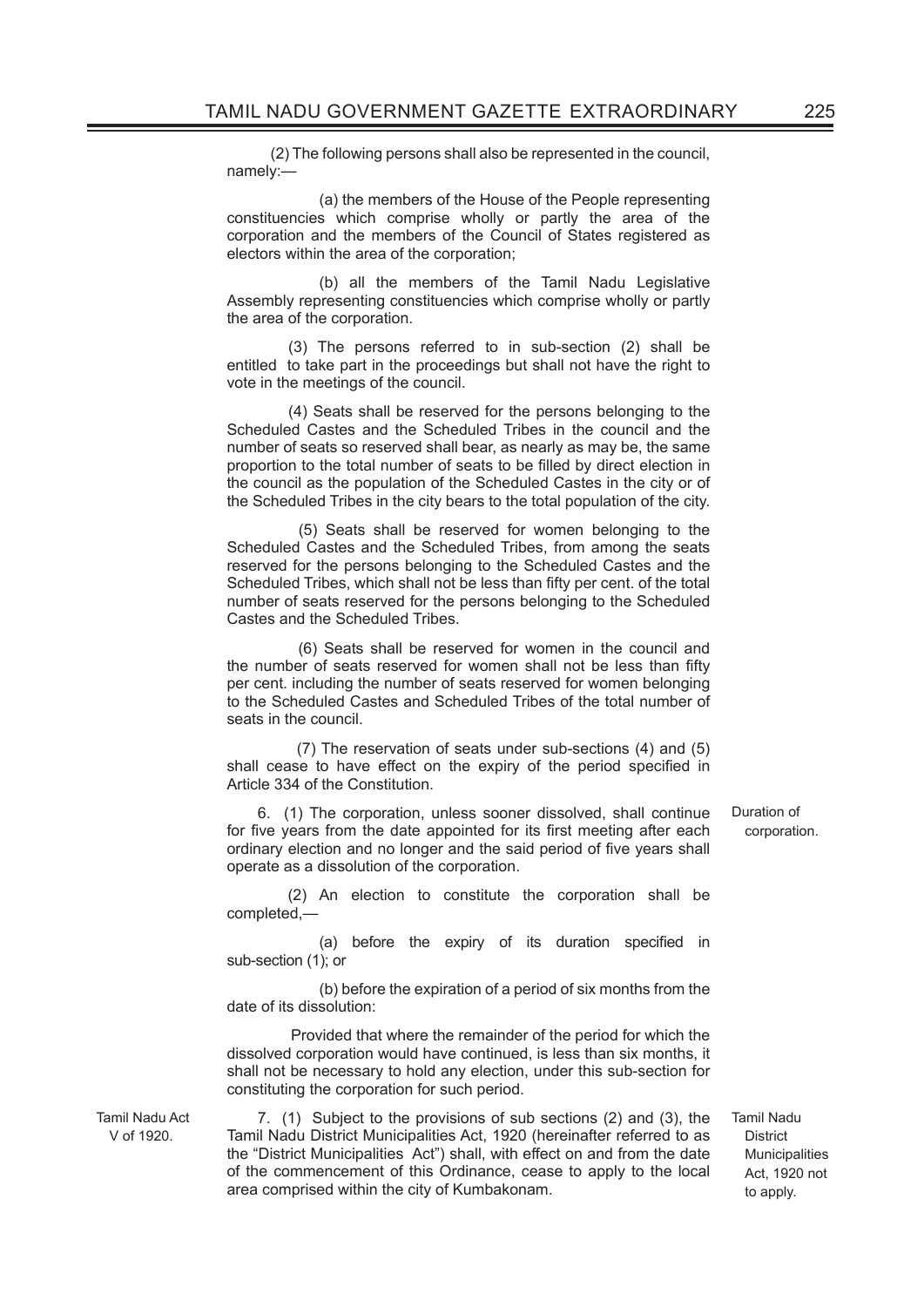$(2)$  Such cessor shall not affect. $-$ 

 (a) the previous operation of the District Municipalities Act in respect of the local area comprised within the city of Kumbakonam;

 (b) any penalty, forfeiture or punishment incurred in respect of any offence committed against the District Municipalities Act; or

 (c) any investigation, legal proceedings or remedy in respect of such penalty, forfeiture or punishment, and any such penalty, forfeiture or punishment may be imposed as if this Ordinance had not been passed.

 (3) Notwithstanding anything contained in sub-section (1), all appointments, notifications, notices, rules, bye-laws, regulations, orders, directions, licences, permissions, schemes, forms and powers, made or issued or conferred under the District Municipalities Act and in force on the date of the commencement of this Ordinance shall, so far as they are not inconsistent with the provisions of this Ordinance, continue to be in force in the local area comprised within the city of Kumbakonam until they are replaced by the appointments, notifications, notices, rules, bye-laws, regulations, orders, directions, licences, permissions, schemes, forms and powers to be made or issued or conferred under this Ordinance.

Application of provisions of 1981 Act to corporation.

8. (1) Save as otherwise expressly provided herein, all the provisions of the 1981 Act, including the provisions relating to the levy and collection of any tax or fee are hereby extended to and shall apply, *mutatis mutandis* to the corporation and the 1981 Act shall, in relation to the corporation, be read and construed as if the provisions of this Ordinance had formed part of the 1981 Act.

 (2) For the purpose of facilitating the application of the provisions of the 1981 Act to the corporation, the Government may, by notification, make such adaptations and modifications of the 1981 Act and the rules and bye-laws made thereunder, whether by way of repealing, amending or suspending any provisions thereof, as may be necessary or expedient and thereupon, the 1981 Act and the rules made thereunder, shall apply to the corporation subject to the adaptations and modifications so made.

(3) Notwithstanding that no provision or insufficient provision has been made under sub-section (2) for the adaptation of the provisions of the 1981 Act, or the rules and bye-laws made thereunder, any court, tribunal or authority required or empowered to enforce these provisions may, for the purpose of facilitating their application to the corporation, construe these provisions in such manner, without affecting the substance, as may be necessary or proper having regard to the matter before the court, tribunal or authority.

(4) In the 1981 Act as extended and applied to the city of Kumbakonam,—

 (a) any reference to the city of Coimbatore and Coimbatore municipality, shall by reason of this Ordinance, be construed as a reference to the city of Kumbakonam and Kumbakonam municipality, respectively; and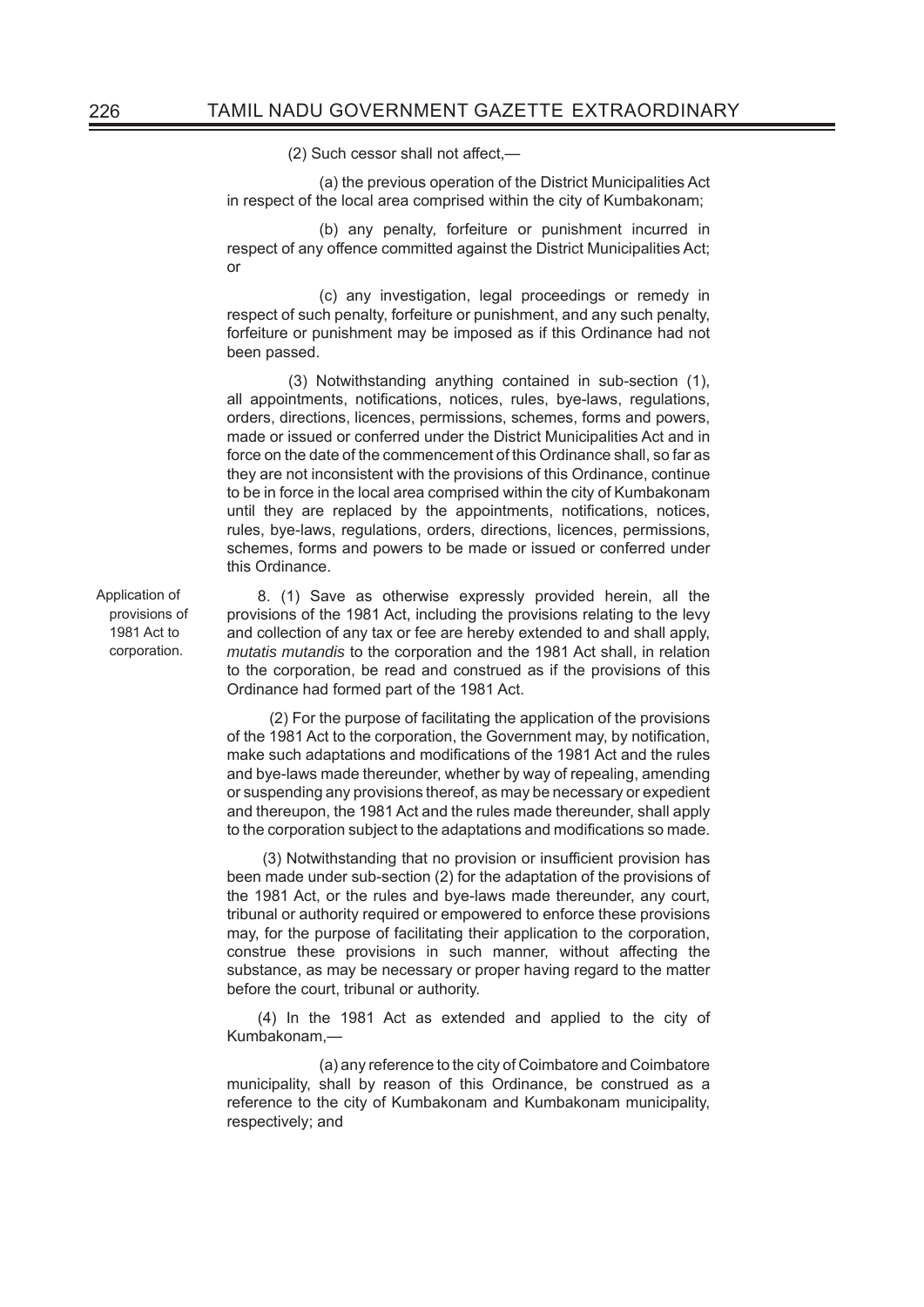(b) any reference to the Coimbatore Corporation, Corporation of Coimbatore and Municipal Corporation of Coimbatore, shall by reason of this Ordinance, be construed as a reference to the Kumbakonam Corporation, Corporation of Kumbakonam and Municipal Corporation of Kumbakonam, respectively.

9. (1) All property, all rights of whatever kind, used, enjoyed or possessed by and all interests of whatever kind owned by or vested in, or held in trust by or for the municipal council with all rights of whatever kind used, enjoyed or possessed by the municipal council as well as all liabilities legally subsisting against the municipal council, on and from the date of the commencement of this Ordinance and subject to such directions as the Government may, by general or special order, give in this behalf, vest with the Corporation.

 (2) All arrears of taxes or other payments by way of composition for a tax, or due for expenses or compensation, or otherwise due to the municipal council on the date of such commencement may be recovered as if they had accrued to the Corporation and may be recovered as if such arrears or payments had become due, under the provisions of this Ordinance.

 (3) All taxes, fees and duties, which immediately before the date of the commencement of this Ordinance were being levied by the municipal council shall be deemed to have been levied by the corporation under the provisions of this Ordinance and shall continue to be in force accordingly until such taxes, fees and duties are revised, cancelled or superseded by anything done or any action taken under this Ordinance.

 (4) All proceedings taken by, or against, the municipal council or authority or any person under the District Municipalities Act may be continued by, or against, the corporation, authority or person as if such proceedings had been commenced under the provisions of this Ordinance.

 (5) Any action taken under the District Municipalities Act, by any authority before the date of such commencement shall be deemed to have been taken by the authority competent to take such action under this Ordinance as if this Ordinance had been in force.

 (6) Notwithstanding anything contained in this Ordinance, every officer or employee who, immediately before the date of the commencement of this Ordinance, was in the service of the municipality shall, on and from the date of such commencement, be deemed to be an officer or employee of the corporation:

#### Provided that—

 (a) the terms and conditions applicable to such officers and employees consequent on their absorption in the service of the corporation shall not be less favourable than those applicable to such employees immediately before the date of such commencement, as regards pay and allowances, leave, pension, gratuity, provident fund and age of superannuation; and

**Transitional** provisions.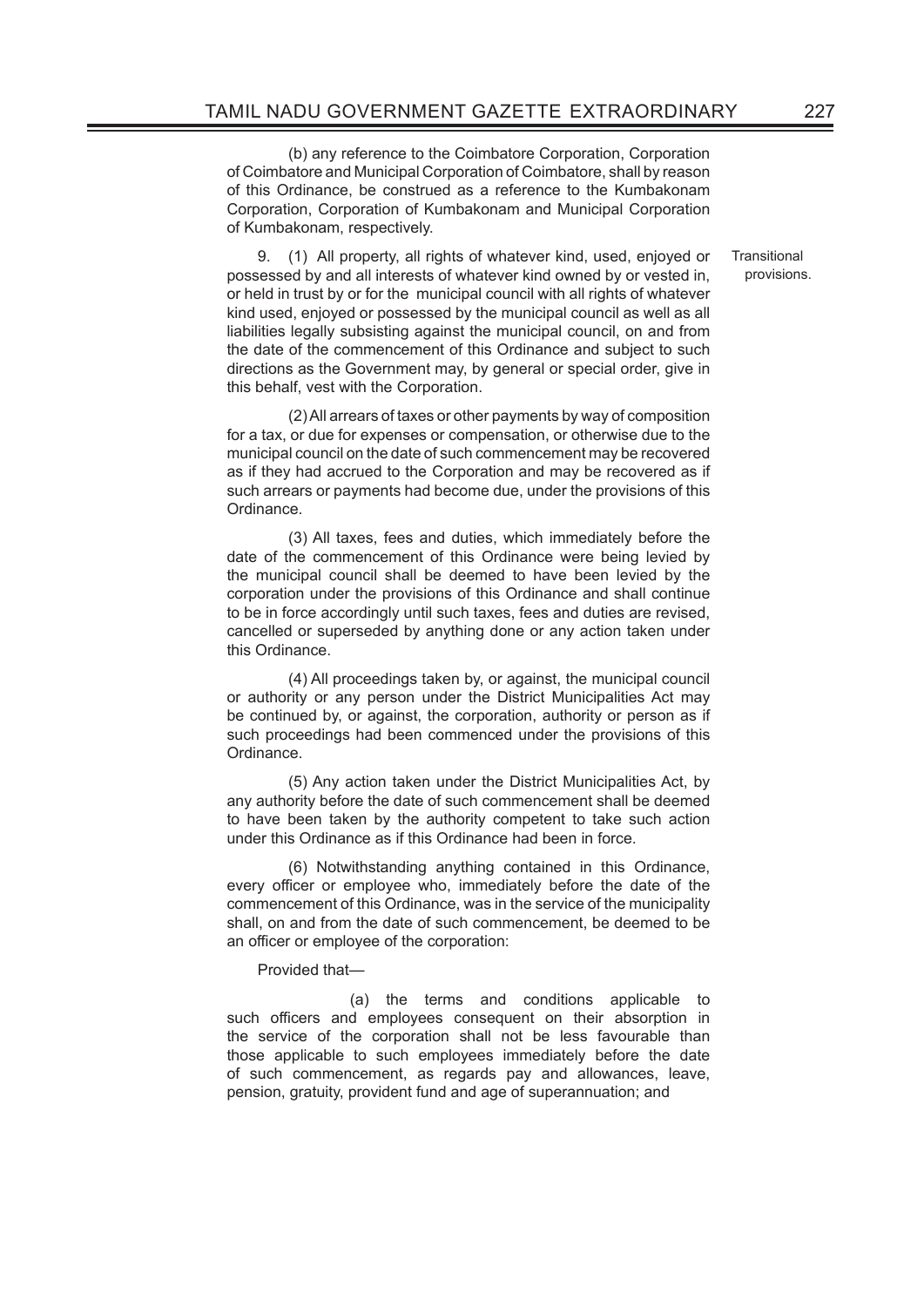(b) the service rendered by any such officer or other employee under the municipality upto the date of such commencement shall be deemed to be service under the corporation and he shall be entitled to count that service for the purpose of increment, leave, pension, provident fund and gratuity:

Provided further that any officer or other employee serving in the municipality shall be given an option to be exercised within such time and in such manner as may be prescribed either to be absorbed in the service of the Corporation or to be transferred to the service referred to in section 73-A of the District Municipalities Act or to be retrenched from the service of the municipality on such retrenchment benefits as may be prescribed.

 (7) Any division of the Kumbakonam municipality into wards, made under the District Municipalities Act, and in force on the date of the commencement of this Ordinance shall be deemed to be a division of the Corporation until altered.

 (8) The electoral roll prepared for the Kumbakonam municipality under the District Municipalities Act, and in force on the date of the commencement of this Ordinance, shall be deemed to be the electoral roll for the Corporation until a new electoral roll is prepared and published and the part of the electoral roll relating to each ward of the municipality shall be deemed to be the list of the electoral roll for the corresponding division of the Corporation.

Appointment of Special Officer.

10. (1) There shall be appointed by the Government, by notification, a Special Officer to exercise the powers, perform the duties and discharge the functions of—

- (a) the council,
- (b) the standing committee,
- (c) the commissioner, and
- (d) the wards committee.

(2) The Special Officer shall exercise the powers, perform the duties and discharge the functions,—

 (a) of the Corporation, until the elected councillors come into office:

 (b) of the standing committee, until a standing committee is appointed by the corporation; and

 (c) of the commissioner, until a commissioner is appointed by the Government and such officer may, if the Government so direct, receive remuneration for his services from the municipal fund.

(3) Until a new Special Officer is appointed by the Government under sub-section (1), the Special Officer of the municipality functioning immediately before the date of commencement of this Ordinance shall be deemed to be the Special Officer of the Corporation and he shall exercise the powers and perform the duties and discharge the functions as those exercised, performed and discharged by the Special Officer appointed under sub-section (1).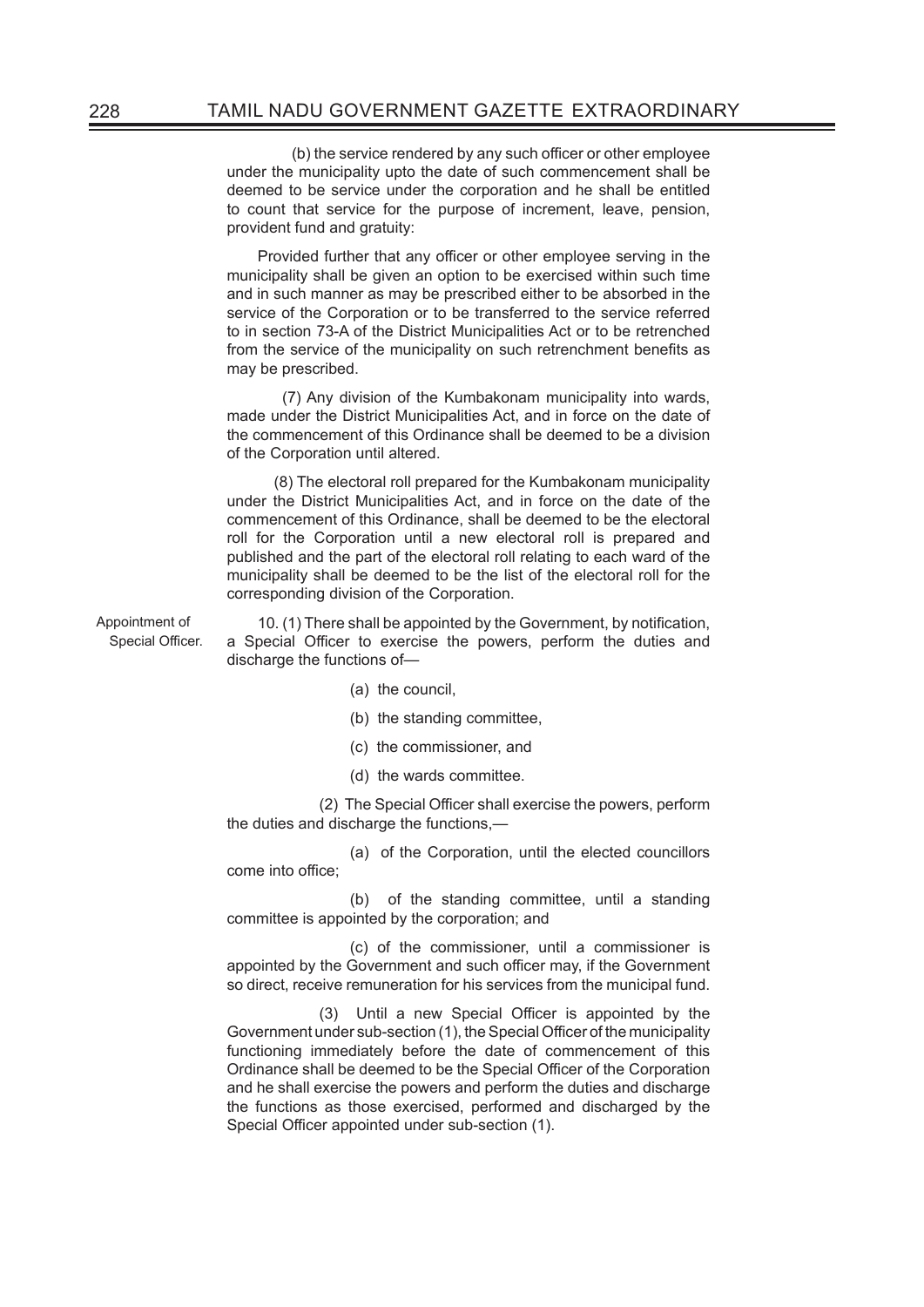(4) The Special Officer referred to in sub-section (1) or in sub-section (3) shall hold office for six months from the date commencement this Ordinance or until the day on which the first meeting of the council is held after ordinary elections to the corporation, which is earlier.

11. (1) The Government may make rules for carrying out the purposes of this Ordinance.

 (2) (a) All rules made under this Ordinance shall be published in the *Tamil Nadu Government Gazette* and, unless they are expressed to come into force on a particular day, shall come into force on the day on which they are so published.

(b) All notifications issued under this Ordinance shall, unless they are expressed to come into force on a particular day, come into force on the day on which they are so published.

(3) Every rule made or notification or order issued under this Ordinance shall, as soon as possible, after it is made or issued, be placed on the table of the Legislative Assembly, and if, before the expiry of the session in which it is so placed or the next session, the Assembly makes any modification in any such rule or notification or order, or the Assembly decides that the rule or notification or order should not be made or issued, the rule or notification or order shall thereafter have effect only in such modified form or be of no effect, as the case may be, so, however, that any such modification or annulment shall be without prejudice to the validity of anything previously done under that rule or notification or order.

12. If any difficulty arises in giving effect to the provisions of this Ordinance, the Government may, by an order published in the *Tamil Nadu Government Gazette*, make such provisions not inconsistent with the provisions of this Ordinance as appear to them to be necessary or expedient for removing the difficulty.

 R.N. RAVI, 20th December 2021. *Governor of Tamil Nadu.* Power to make rules.

Power to remove difficulties.